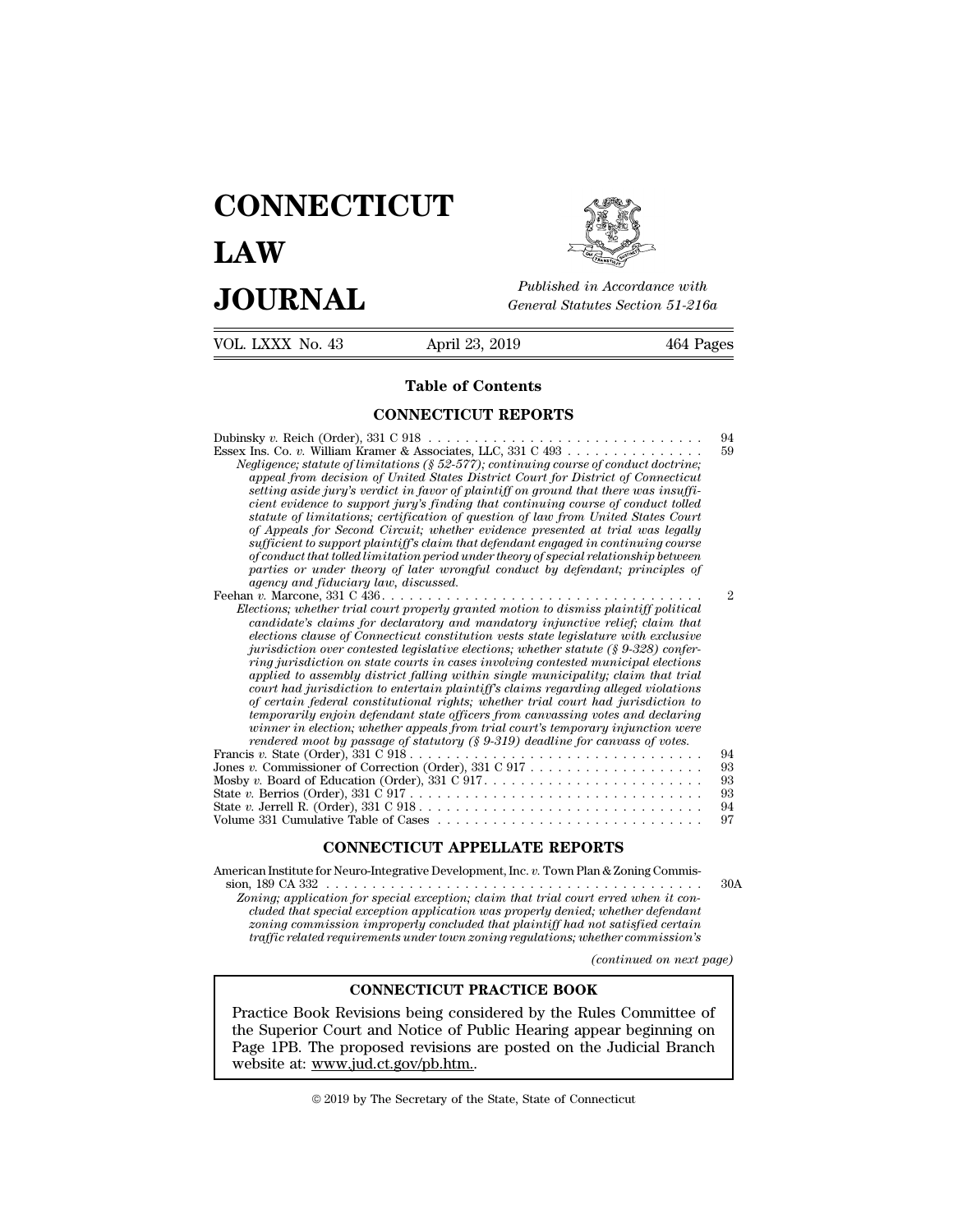*ground for denial of special exception application was reasonably supported by*<br>*ground for denial of special exception application was reasonably supported by*<br>*substantial evidence in record; whether commission's reason substantial evidence in CONNECTICUT LAW JOURNAL April 23*<br>*ground for denial of special exception application was reasonably supported by*<br>*substantial evidence in record; whether commission's reason for denial of applica ti* connect that *the complement of special exception application was reasonably supported by*<br>*that plaintiff did not demonstrate that proposed offices for demial of application—that plaintiff did not demonstrate that pr ti* consider the non-profit consideration was reasonably supported by<br>*ground for denial of special exception application was reasonably supported by*<br>*substantial evidence in record; whether commission's reason for denia ground for denial of special exception application was reasonably supported by*<br>substantial evidence in record; whether commission's reason for denial of applica-<br>tion—that plaintiff did not demonstrate that proposed offi a *ground for denial of special exception application was reasonably supported by*<br>substantial evidence in record; whether commission's reason for denial of applica-<br>tion—that plaintiff did not demonstrate that proposed of

- *Employment discrimination; whether trial court properly granted motion for sumground jor denial of special exception application was reasonably supported by<br>substantial evidence in record; whether commission's reason for denial of applica-<br>tion—that plaintiff did not demonstrate that proposed offic here is a would be nonprofit entities—was based on speculation and not supported*<br>by substantial evidence.<br>
hosa v. Board of Education, 189 CA 427<br> *imployment discrimination; whether trial court properly granted motion f tion—that plainty ara not aemonstrate that proposea offices for charitaties*<br>*tions would be norrofit entities—was based on speculation and not supported*<br>*by substantial evidence.*<br> $\log x$ . Board of Education, 189 CA 427<br>*was would be nonpropit entities—was based on speculation and not supported* by substantial evidence.<br>
by substantial evidence.<br>  $w_1w_2w_3w_4$  is constant of Education, 189 CA 427<br>  $w_1w_2w_3w_4$  is a material court prope *plainting the school paraprofessional;* and the school paralistic posar w. Board of Education, 189 CA 427<br> *player at discrimination; whether trial court properly granted motion for sum-mary judgment, claim that defendant that request for intermittent extended leave of absence was not reasonable accommployment discrimination; whether trad court property granted motion for summary judgment; claim that defendant discriminated against plaintiff on basis of her disability and failed to provide her with reasonable accommod address, mary judgment; claim that defendant discriminated against plaintiff on basis of* ther disability and failed to provide her with reasonable accommodation in violation of statute (§ 46a-60 [b]); whether trial court *that request for intermittent extended leave of absence was not reasonable accommodation because it would have eliminated essential job function it purported to address, exacerbated plaintiff's attendance issues and under* rom of statute (\$ 40a-00 [0]); whether trial court property aetermined that there<br>
was no genuine issue of material fact that attendance was essential function of<br>
plaintiff's job as school paraprofessional; whether trial *Application to vacate arbitration award arbitration arbitration are arbitration are that request for intermined that request of a beneficial confidencies modation because it would have eliminated essential job function it*
- *whether arbitration award was timely issued; whether arbitrator reasonably determatrequest for intermittent extended leave of absence was not reasonable accommodation because it would have eliminated essential job function it purported to andress, exacerbated plaintiff's attendance issues and undermi modation because it would have eliminated essential job junction it purported to*<br>address, exacerbated plaintiff's attendance issues and undermined her ability to<br>maintain regular attendance.<br>ar Employer Services Trust Co *definite; whether arbitration award was in violation of public policy; whether arbitrator reasonably believed that he was prolonging hearings with consent of parties; claim that arbitrator's conclusion that contract existed demonstrated man*pplication to vacate arbitration award; motion to confirm arbitration award;<br>whether arbitration award was timely issued; whether arbitrator reasonably deter-<br>mined closing date of hearing; whether arbitration award was pr whether arbitration award was timely issued; whether arbitrator reasonably determined closing date of hearing; whether arbitration award was not mutual, final and manifest disregard of law; whether arbitration award was in *contract; whether appellate of hearing contraction award was predicated on* manifest disregard of law; whether arbitration award was not mutual, final and definite; whether arbitration award was in violation gpiblic pol manylest disregard of law; whether arbitration award was not mutual, final and<br>definite; whether arbitration award was in violation of public policy; whether<br>arbitrator reasonably believed that he was prolonging hearings w *claim te; whether arbitration award was in violation of public policy; whether*<br>arbitrator reasonably believed that he was prolonging hearings with consent of<br>parties; claim that arbitrator's conclusion that contract exis arbitrator reasonably betieved that he was prolonging hearings with consent of parties; claim that arbitrator's conclusion that contract existed demonstrated manifest disregard of law; claim that withrator ignore well sett parties; claim that arbitrator's conclusion that contract existed demonstrated manifest disregard of law; claim that arbitrator ignored well settled contract law and improperly concluded that contract existed despite lack *ffest arsregard of law; clarm that arbitrator ignored well settled contract law and* improperly concluded that contract existed despite lack of elements necessary for contract; whether appellate court can review evidence *concluded that contract existed despite lack of elements necessary for*<br>contract; whether appellate court can review evidence or otherwise second-guess<br>arbitrator's factual determination where arbitration submission was u *contract; whether appellate court can review evidence or otherwise second-guess*<br>arbitrator's factual determination where arbitration submission was unrestricted;<br>claim that arbitration award should have been vacated beca *arbitrator's jactual determination*<br>*claim that arbitration award shippinal and definite; whether fact<br>sole purpose of interpreting award final effectuation of ruling unc<br>conclusion that transfer of life i<br>policy of this* Exam that arouration award should have been vacated because it was not mutual,<br>final and definite; whether fact that arbitrator retained jurisdiction of matter for<br>sole purpose of interpreting award or resolving any potent *Guiet title; whether plait and arourdor retained jurisation of matter jor*<br> *Shee purpose of interpreting award or resolving any potential disputes arising from*<br> *final effectuation of ruling undermined finality of award*
- *tional effectuation of Tuling undra or resolving any potential asspites arising from*<br> *tinal effectuation of Tuling undermined finality of award; whether arbitrator's*<br> *toorlasion that transfer of life insurance policie conclusion that transfer of life insurance policies created tax liability that would conclusion that transfer of life insurance policies created tax liability that would not have otherwise been imposed violated explicit, finding that defendants owned widded explicit, well-defined and dominant have otherwise been imposed violated explicit, well-defined and dominant public policy of this state.*<br> *finding that there was break in plaintiff's* mot nave otherwise been<br>public policy of this sta<br>co v. Statewide Construct<br>title ind, thus, that plai<br>clearly erroneous; credit<br>finding that defendants<br>had title to parcel.<br>Commissioner of Corre<br>thes cormus: whether h Bree *v.* Commissioner of Correction, 189 CA 411 . . . . . . . . . . . . . . . . . . . . . . . . 109A *Habeas corpus; whether habeas court properly denied petition for writ of habeas chat trial counsel rend counts in the main that there was break in plaintiff schain of* trial *cand, thus, that plaintiff had no right, title or interest in disputed parcel was clearly erroneous; credibility of winesses; (d)* definition that he counts to establish that he<br> *for writ of habeas*<br> *by failing to present*<br> *(continued on next page)*

CONNECTICUT LAW JOURNAL

# corpus; claim that trial counsel rendered ineffective assistance by failing to present<br>(continued on next<br>CONNECTICUT LAW JOURNAL<br>(ISSN 87500973)

 $\begin{tabular}{l|l|l} \hline & (continued on next page) \\ \hline (CONNECTICUT LAW JOURNAL \\ (ISSN 87500973) \\ \hline \end{tabular}$  \hline \begin{tabular}{l|l|l|} \hline \multicolumn{3}{c}{\text{Published by the State of Connecticut in accordance with the provisions of General Statistics § 51-216a.} \\ \hline \multicolumn{3}{c}{\text{Commission on Official Legal Publications}} \\ \hline \end{tabular}

CONNECTICUT LAW JOURNAL<br>
(ISSN 87500973)<br>
inecticut in accordance with the provisions of Gener<br>
Commission on Official Legal Publications<br>
Office of Production and Distribution<br>
office of Production and Distribution **NNECTICUT LAW JOURNAL**<br>
(ISSN 87500973)<br>
cticut in accordance with the provisions of Gener<br>
mmission on Official Legal Publications<br>
Office of Production and Distribution<br>
centra Avenue, Enfield, Connecticut 06082-4453<br>
b CONNECTICUT LAW JOURNAL<br>
(ISSN 87500973)<br>
of Connecticut in accordance with the provisions of General Statu<br>
Commission on Official Legal Publications<br>
Office of Production and Distribution<br>
111 Phoenix Avenue, Enfield, Co (ISSN 87500973)<br>ecticut in accordance with the provisions of Gener<br>ommission on Official Legal Publications<br>Office of Production and Distribution<br>oenix Avenue, Enfield, Connecticut 06082-4453<br>Tel. (860) 741-3027, FAX (860 reordance with the provision<br>on Official Legal Publication<br>roduction and Distribution<br>e, Enfield, Connecticut 06<br>11-3027, FAX (860) 745-21'<br>www.jud.ct.gov<br>zENWAY, *Publications Dire* Rommission on Official Legal Publications<br>
Office of Production and Distribution<br>
Phoenix Avenue, Enfield, Connecticut 06082-4453<br>
Tel. (860) 741-3027, FAX (860) 745-2178<br>
www.jud.ct.gov<br>
RICHARD J. HEMENWAY, Publications Office of Production and Distribution<br>
111 Phoenix Avenue, Enfield, Connecticut 06082-4453<br>
Tel. (860) 741-3027, FAX (860) 745-2178<br>
www.jud.ct.gov<br>
RICHARD J. HEMENWAY, *Publications Director*<br> *Published Weekly – Availab* Phoenix Avenue, Enfield, Connecticut 06082-4453<br>
Tel. (860) 741-3027, FAX (860) 745-2178<br>
www.jud.ct.gov<br>
RICHARD J. HEMENWAY, *Publications Director*<br>
Weekly – Available at <u>https://www.jud.ct.gov/lawjourna</u><br>
Syllabuses a

 $\begin{array}{c} \text{www. judc.t.gov} \\ \text{RICHARD J. HEMENTway, *Publications Director} \\ \text{Weekly - Available at <a href="https://www.judc.t.gov/}{https://www.judc.t.gov/}{https://www.judc.t.gov/}{\small Syllabuses} \text{ and Indices of court opinions by} \\ \text{Enc}\textbf{M.} \text{LEvINE, } \text{Reporter of } \text{Judicial Decisions} \\ \text{Tei.} \text{ (860) } 757\text{-}2250 \end{array}</math>*$ 

Published Weekly – Available at https://www.jud.ct.gov/lawjournal<br>Syllabuses and Indices of court opinions by<br>ERIC M. LEVINE, Reporter of Judicial Decisions<br>The deadline for material to be published in the Connecticut Law  $\begin{tabular}{l} \bf Syllabuses\ and\ Indices\ of\ court\ opinions\ by\\ \bf Enc\ M.\ LevINE,\ \textit{Reporter of\ Judicial\ Decisions}\\ \bf Tel.\ (860)\ 757-2250\\ \end{tabular}$  <br> The deadline for material to be published in the Connecticut Law Journal is Wednesday at noon for publication on the Tuesday six days later The deadline for material<br>publication on the Tuesday.<br>will be noon on Tuesday.